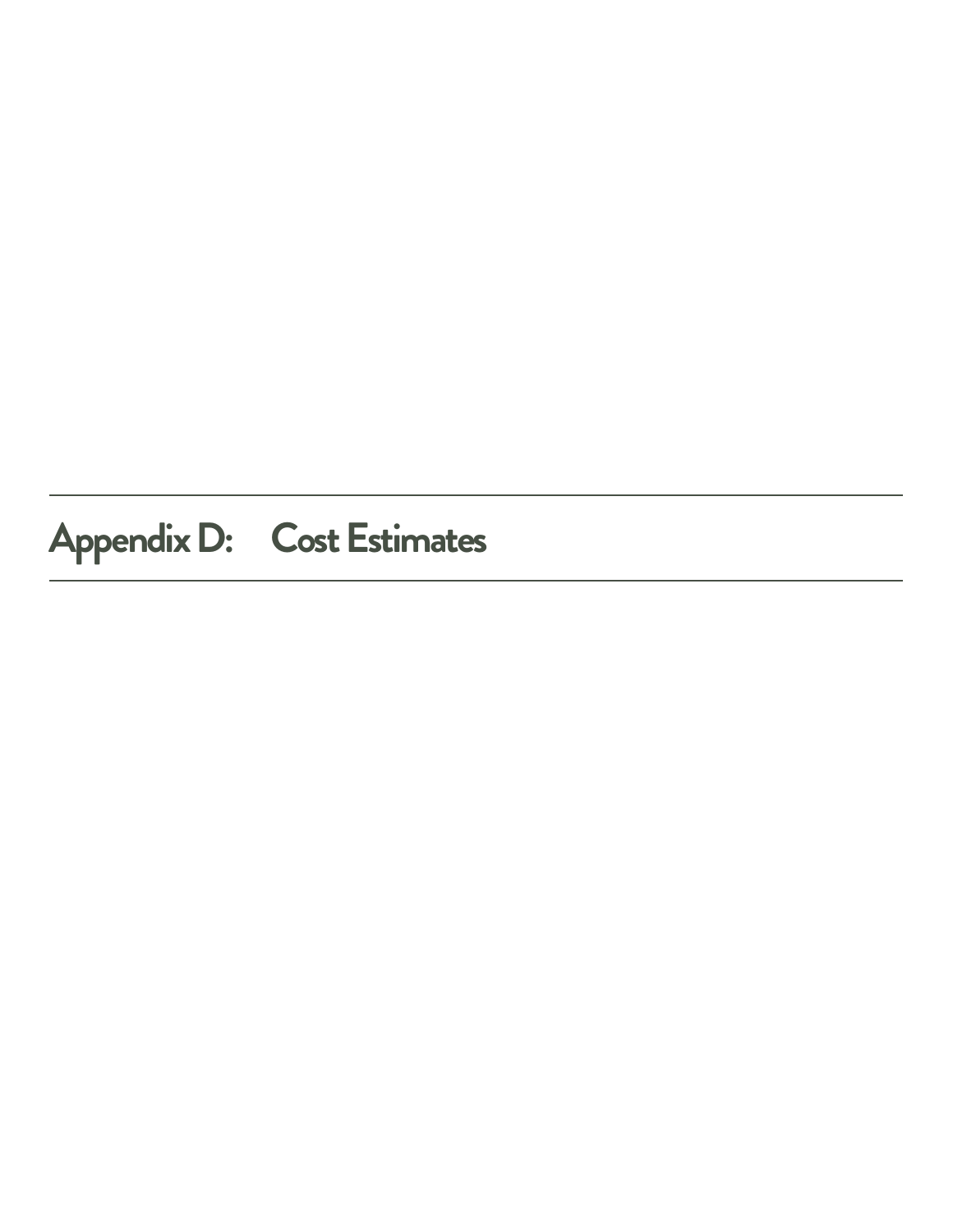# **EBMUD "Fossil" Trail Engineer's Estimate** *July 9, 2021*

| <b>ITEM</b>                          | <b>BEES</b>                  |                                               |             | <b>ESTIMATED</b> | <b>UNIT</b>          |              |
|--------------------------------------|------------------------------|-----------------------------------------------|-------------|------------------|----------------------|--------------|
| No.                                  | <b>NUMBER</b>                | <b>ITEM DESCRIPTION</b>                       | <b>UNIT</b> | <b>QUANTITY</b>  | <b>PRICE</b>         | <b>TOTAL</b> |
| $\mathbf{1}$                         | 120090                       | <b>CONSTRUCTION AREA SIGNS</b>                | LS          | 1                | \$13,000             | \$13,000     |
| 2                                    | 70030                        | <b>LEAD COMPLIANCE PLAN</b>                   | LS          | 1                | \$3.000              | \$3,000      |
| 3                                    | 130300                       | STORM WATER POLLUTION PREVENTION PLAN (SWPPP) | LS          | 1                | \$5,000              | \$5,000      |
| 4                                    | 130100                       | <b>CONSTRUCTION SITE MANAGEMENT</b>           | LS          | 1                | \$100,000            | \$100,000    |
| 5                                    | 130200                       | <b>WATER POLLUTION CONTROL</b>                | LS          | 1                | \$3,000              | \$3,000      |
| 6                                    | 160102                       | <b>CLEARING AND GRUBBING</b>                  | LS          | 1                | \$100,000            | \$100,000    |
| $\overline{7}$                       | 170101                       | <b>DEVELOP WATER SUPPLY</b>                   | LS          | 1                | \$5,000              | \$5,000      |
| 8                                    |                              | <b>SIGNAGE</b>                                | LS          | $\overline{1}$   | \$30,000             | \$30,000     |
| 9                                    | 190101                       | ROADWAY EXCAVATION                            | CY          | 88,456           | \$30                 | \$2,653,680  |
| 10                                   |                              | <b>CLASS 1 TRAIL</b>                          | <b>MILE</b> | 23.6             | \$465,000            | \$10,974,000 |
| 11                                   |                              | <b>MIDBLOCK CROSSING</b>                      | EA          | 28               | \$35,600             | \$996,800    |
| 12                                   |                              | <b>HAWK SYSTEM</b>                            | EA          | $\overline{2}$   | \$200,000            | \$400,000    |
| 13                                   |                              | <b>CANAL CROSSING</b>                         | EA          | 1                | \$280,000            | \$280,000    |
| 14                                   |                              | DRAINAGE (8%)                                 | LS          | $\mathbf{1}$     | \$1,245,100          | \$1,245,100  |
| SUBTOTAL =                           |                              |                                               |             |                  |                      |              |
|                                      | <b>CONSTRUCTION SUBTOTAL</b> |                                               |             |                  |                      |              |
|                                      |                              |                                               |             |                  | MINOR ITEMS (10%)    | \$1,680,860  |
|                                      |                              |                                               |             |                  | MOBILIZATION (10%)   | \$1,680,860  |
|                                      |                              |                                               |             |                  | CONTINGENCY (30%)    | \$6,051,090  |
|                                      |                              |                                               |             |                  | <b>SUBTOTAL =</b>    | \$26,221,390 |
|                                      | <b>CONSTRUCTION TOTAL</b>    |                                               |             |                  |                      |              |
|                                      |                              |                                               |             |                  | ENGINEERING (15%)    | \$3,933,210  |
| ENVIRONMENTAL (10%)                  |                              |                                               |             |                  |                      | \$2,622,140  |
| <b>CONSTRUCTION MANAGEMENT (15%)</b> |                              |                                               |             |                  |                      | \$3,933,210  |
| <b>SUBTOTAL =</b>                    |                              |                                               |             |                  |                      | \$10,488,560 |
| <b>GRAND TOTAL</b>                   |                              |                                               |             |                  |                      |              |
|                                      |                              |                                               |             |                  |                      |              |
|                                      |                              |                                               |             |                  | <b>GRAND TOTAL =</b> | \$36,709,950 |

## **ASSUMPTIONS:**

UTILITY RELOCATION IS NOT ACCOUNTED FOR TRAIL LIGHTINT NOT ACCOUNTED FOR ASSUMES NO R/W ACQUISITION SOME EXISTING CANAL AND CREEK CROSSINGS CAN BE USED FOR TRAIL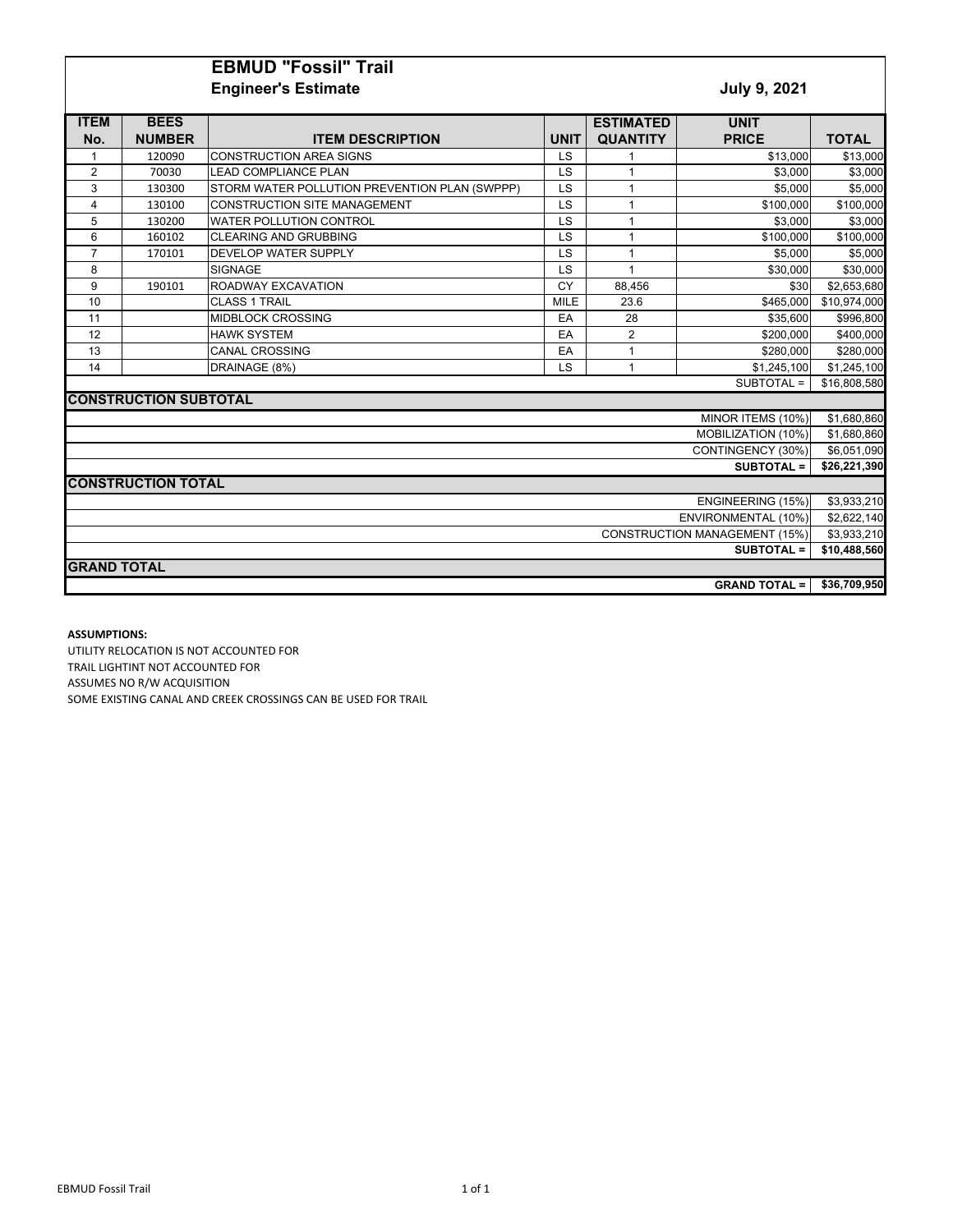# **Old Luther Pass Road Engineer's Estimate** *July 9, 2021*

| <b>ITEM</b>                          | <b>BEES</b>                  |                                               |             | <b>ESTIMATED</b> | <b>UNIT</b>        |              |
|--------------------------------------|------------------------------|-----------------------------------------------|-------------|------------------|--------------------|--------------|
|                                      |                              |                                               |             |                  |                    |              |
| No.                                  | <b>NUMBER</b>                | <b>ITEM DESCRIPTION</b>                       | <b>UNIT</b> | <b>QUANTITY</b>  | <b>PRICE</b>       | <b>TOTAL</b> |
|                                      | 120090                       | <b>CONSTRUCTION AREA SIGNS</b>                | LS          |                  | \$13,000           | \$13,000     |
| 2                                    | 70030                        | <b>LEAD COMPLIANCE PLAN</b>                   | LS          |                  | \$3,000            | \$3,000      |
| 3                                    | 130300                       | STORM WATER POLLUTION PREVENTION PLAN (SWPPP) | LS          | 1                | \$5,000            | \$5,000      |
| 4                                    | 130100                       | <b>CONSTRUCTION SITE MANAGEMENT</b>           | LS          | 1                | \$15,000           | \$15,000     |
| 5                                    | 130200                       | <b>WATER POLLUTION CONTROL</b>                | LS          |                  | \$3,000            | \$3,000      |
| 6                                    | 160102                       | <b>CLEARING AND GRUBBING</b>                  | LS          |                  | \$10,000           | \$10,000     |
| $\overline{7}$                       | 170101                       | <b>DEVELOP WATER SUPPLY</b>                   | LS          |                  | \$5,000            | \$5,000      |
| 8                                    |                              | <b>SIGNAGE</b>                                | LS          | 1                | \$5,000            | \$5,000      |
| 9                                    | 190101                       | ROADWAY EXCAVATION                            | CY          | 8,110            | \$30               | \$243,300    |
| 10                                   | 390132                       | <b>CLASS 1 TRAIL</b>                          | <b>MILE</b> | 2.16             | \$290,000          | \$626,400    |
| 11                                   |                              | DRAINAGE (8%)                                 | LS          |                  | \$74,300           | \$74,300     |
| SUBTOTAL =                           |                              |                                               |             |                  |                    |              |
|                                      | <b>CONSTRUCTION SUBTOTAL</b> |                                               |             |                  |                    |              |
|                                      |                              |                                               |             |                  | MINOR ITEMS (10%)  | \$92,870     |
|                                      |                              |                                               |             |                  | MOBILIZATION (10%) | \$92,870     |
|                                      |                              |                                               |             |                  | CONTINGENCY (30%)  | \$334,340    |
|                                      |                              |                                               |             |                  | <b>SUBTOTAL =</b>  | \$1,448,780  |
|                                      | <b>CONSTRUCTION TOTAL</b>    |                                               |             |                  |                    |              |
|                                      | ENGINEERING (15%)            |                                               |             |                  |                    |              |
| ENVIRONMENTAL (10%)                  |                              |                                               |             |                  |                    | \$144,880    |
| <b>CONSTRUCTION MANAGEMENT (15%)</b> |                              |                                               |             |                  |                    | \$217,320    |
| <b>SUBTOTAL =</b>                    |                              |                                               |             |                  | \$579,520          |              |
| <b>GRAND TOTAL</b>                   |                              |                                               |             |                  |                    |              |
| <b>GRAND TOTAL =</b>                 |                              |                                               |             |                  | \$2,028,300        |              |

### **ASSUMPTIONS:**

TRAIL LIGHTING NOT INCLUDED TRAIL LIGHTINT NOT ACCOUNTED FOR ASSUMES NO R/W ACQUISITION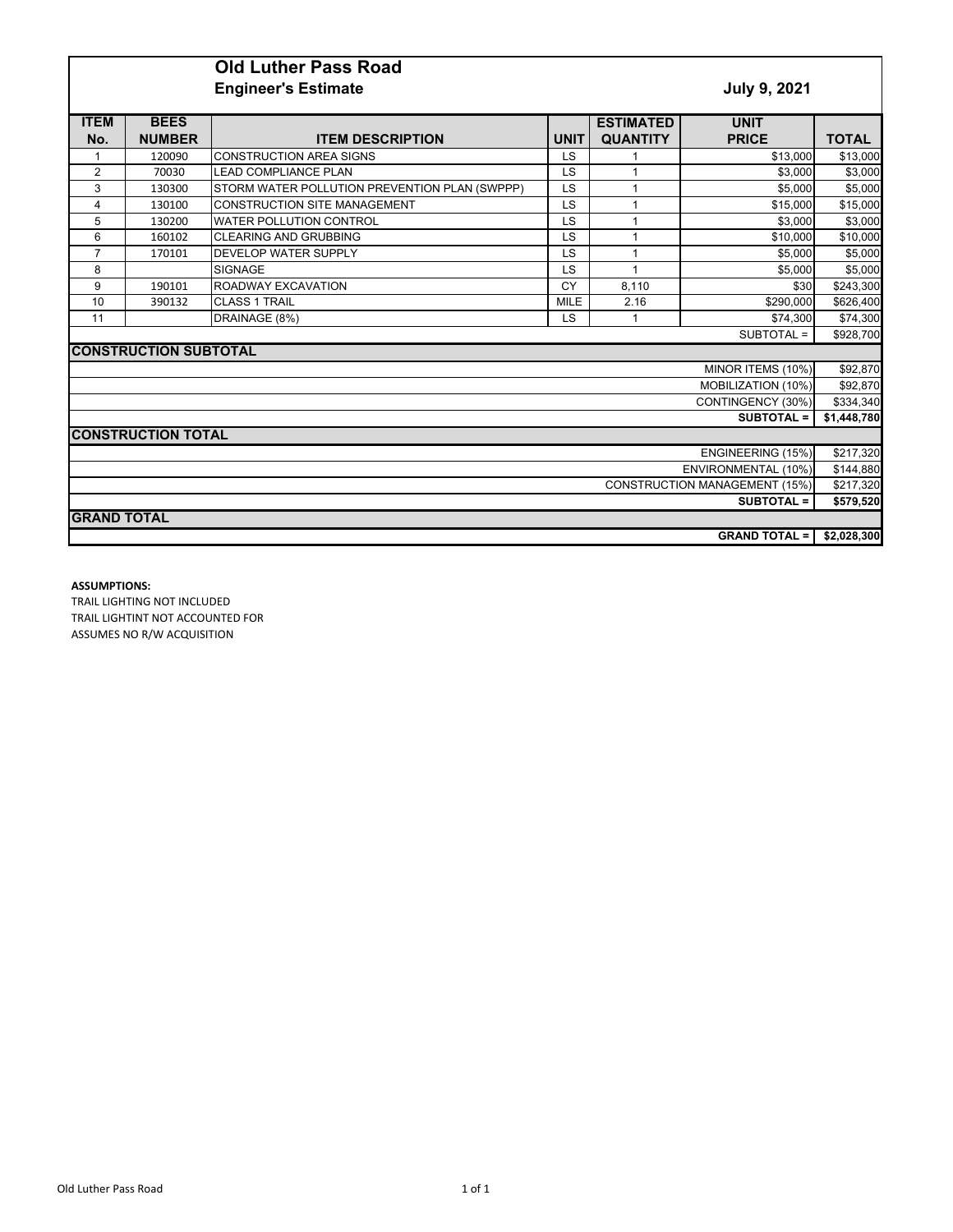# **Sierra Railroad Rails to Trails (Phase 1) Engineer's Estimate** *July 9, 2021*

| <b>ITEM</b>                          | <b>BEES</b>                  |                                               |             | <b>ESTIMATED</b> | <b>UNIT</b>        |              |
|--------------------------------------|------------------------------|-----------------------------------------------|-------------|------------------|--------------------|--------------|
| No.                                  | <b>NUMBER</b>                | <b>ITEM DESCRIPTION</b>                       | <b>UNIT</b> | <b>QUANTITY</b>  | <b>PRICE</b>       | <b>TOTAL</b> |
|                                      | 120090                       | <b>CONSTRUCTION AREA SIGNS</b>                | <b>LS</b>   |                  | \$5.000            | \$5,000      |
| $\overline{2}$                       | 70030                        | <b>LEAD COMPLIANCE PLAN</b>                   | LS          |                  | \$3.000            | \$3,000      |
| 3                                    | 130300                       | STORM WATER POLLUTION PREVENTION PLAN (SWPPP) | <b>LS</b>   | 1                | \$5,000            | \$5,000      |
| $\overline{\mathbf{4}}$              | 130100                       | <b>CONSTRUCTION SITE MANAGEMENT</b>           | <b>LS</b>   | 1                | \$15,000           | \$15,000     |
| 5                                    | 130200                       | <b>WATER POLLUTION CONTROL</b>                | <b>LS</b>   |                  | \$3,000            | \$3,000      |
| 6                                    | 160102                       | <b>CLEARING AND GRUBBING</b>                  | LS          | 1                | \$20,000           | \$20,000     |
| $\overline{7}$                       | 170101                       | <b>DEVELOP WATER SUPPLY</b>                   | <b>LS</b>   | 1                | \$5,000            | \$5,000      |
| 8                                    |                              | <b>SIGNAGE</b>                                | LS          | $\overline{1}$   | \$5,000            | \$5,000      |
| 9                                    |                              | <b>REMOVE TRACKS</b>                          | LF          | 19,325           | \$30               | \$579,750    |
| 10                                   |                              | <b>REMOVE BALLAST</b>                         | CY          | 8,589            | \$30               | \$257,670    |
| 11                                   | 190101                       | ROADWAY EXCAVATION                            | CY          | 6.150            | \$30               | \$184,500    |
| 12                                   |                              | <b>CLASS 1 TRAIL</b>                          | <b>MILE</b> | 3.66             | \$465,000          | \$1,701,900  |
| 13                                   |                              | MIDBLOCK CROSSING                             | EA          | 6                | \$26,000           | \$156,000    |
| 14                                   |                              | DRAINAGE (8%)                                 | LS          |                  | \$235,300          | \$235,300    |
|                                      |                              |                                               |             |                  | SUBTOTAL =         | \$3,176,120  |
|                                      | <b>CONSTRUCTION SUBTOTAL</b> |                                               |             |                  |                    |              |
|                                      |                              |                                               |             |                  | MINOR ITEMS (10%)  | \$317,620    |
|                                      |                              |                                               |             |                  | MOBILIZATION (10%) | \$317,620    |
|                                      |                              |                                               |             |                  | CONTINGENCY (30%)  | \$1,143,410  |
|                                      |                              |                                               |             |                  | <b>SUBTOTAL =</b>  | \$4,954,770  |
|                                      | <b>CONSTRUCTION TOTAL</b>    |                                               |             |                  |                    |              |
|                                      |                              |                                               |             |                  | ENGINEERING (15%)  | \$743,220    |
| ENVIRONMENTAL (10%)                  |                              |                                               |             |                  |                    | \$495,480    |
| <b>CONSTRUCTION MANAGEMENT (15%)</b> |                              |                                               |             |                  |                    | \$743,220    |
|                                      |                              |                                               |             |                  | <b>SUBTOTAL =</b>  | \$1,981,920  |
| <b>GRAND TOTAL</b>                   |                              |                                               |             |                  |                    |              |
| <b>GRAND TOTAL =</b>                 |                              |                                               |             |                  | \$6,936,690        |              |

## **ASSUMPTIONS:**

UTILITY RELOCATION IS NOT ACCOUNTED FOR TRAIL LIGHTING IS NOT ACCOUNTED FOR ASSUMES NO R/W ACQUISITION EXISTING RAILROAD BRIDGE WILL BE CONVERTED TO A PEDESTRIAN BRIDGE 10' WIDE TRAIL WITH 2' AND 6' SHOULDER WAYFINDING SIGNS ASSUMED 1 PER QUARTER MILE.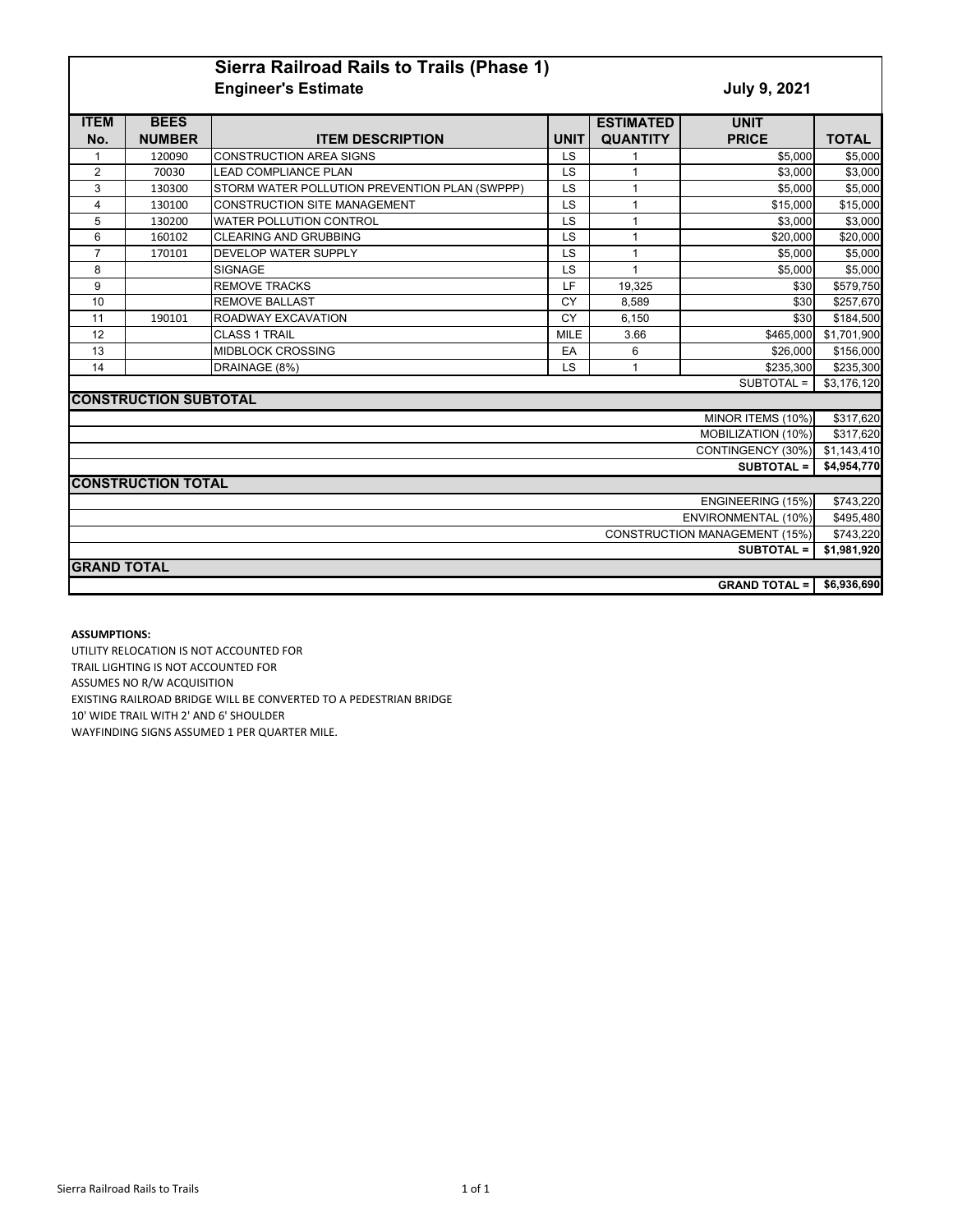# **Sierra Railroad Rails to Trails (Phase 2) Engineer's Estimate** *July 9, 2021*

| <b>ITEM</b>                          | <b>BEES</b>                  |                                               |             | <b>ESTIMATED</b> | <b>UNIT</b>          |              |
|--------------------------------------|------------------------------|-----------------------------------------------|-------------|------------------|----------------------|--------------|
| No.                                  | <b>NUMBER</b>                | <b>ITEM DESCRIPTION</b>                       | <b>UNIT</b> | <b>QUANTITY</b>  | <b>PRICE</b>         | <b>TOTAL</b> |
| $\mathbf{1}$                         | 120090                       | <b>CONSTRUCTION AREA SIGNS</b>                | <b>LS</b>   |                  | \$13,000             | \$13,000     |
| 2                                    | 70030                        | <b>LEAD COMPLIANCE PLAN</b>                   | <b>LS</b>   |                  | \$3,000              | \$3,000      |
| 3                                    | 130300                       | STORM WATER POLLUTION PREVENTION PLAN (SWPPP) | <b>LS</b>   | 1                | \$5,000              | \$5,000      |
| $\overline{4}$                       | 130100                       | <b>CONSTRUCTION SITE MANAGEMENT</b>           | LS          |                  | \$15,000             | \$15,000     |
| $\overline{5}$                       | 130200                       | <b>WATER POLLUTION CONTROL</b>                | LS          |                  | \$3,000              | \$3,000      |
| 6                                    | 160102                       | <b>CLEARING AND GRUBBING</b>                  | LS          | 1                | \$10,000             | \$10,000     |
| $\overline{7}$                       | 170101                       | DEVELOP WATER SUPPLY                          | LS          | 1                | \$5,000              | \$5,000      |
| 8                                    |                              | <b>SIGNAGE</b>                                | LS          |                  | \$5,000              | \$5,000      |
| 9                                    |                              | <b>REMOVE TRACKS</b>                          | LF          | 17,741           | \$30                 | \$532,230    |
| 10                                   |                              | <b>REMOVE BALLAST</b>                         | CY          | 7,885            | \$30                 | \$236,550    |
| 11                                   |                              | REMOVE CONCRETE PANEL                         | SQYD        | 408              | \$75                 | \$30,600     |
| 12                                   | 190101                       | ROADWAY EXCAVATION                            | CY          | 5.814            | \$30                 | \$174,420    |
| 13                                   |                              | <b>CLASS 1 TRAIL</b>                          | <b>MILE</b> | 3.36             | \$465,000            | \$1,562,400  |
| 14                                   |                              | <b>MIDBLOCK CROSSING</b>                      | EA          | 10               | \$26,000             | \$260,000    |
| 15                                   |                              | PEDESTRIAN BRIDGE                             | EA          | 1                | \$750,000            | \$750,000    |
| 16                                   |                              | DRAINAGE (8%)                                 | <b>LS</b>   | $\mathbf{1}$     | \$288,500            | \$288,500    |
|                                      |                              |                                               |             |                  | SUBTOTAL =           | \$3,893,700  |
|                                      | <b>CONSTRUCTION SUBTOTAL</b> |                                               |             |                  |                      |              |
|                                      |                              |                                               |             |                  | MINOR ITEMS (10%)    | \$389,370    |
|                                      |                              |                                               |             |                  | MOBILIZATION (10%)   | \$389,370    |
|                                      |                              |                                               |             |                  | CONTINGENCY (30%)    | \$1,401,740  |
|                                      |                              |                                               |             |                  | <b>SUBTOTAL =</b>    | \$6,074,180  |
|                                      | <b>CONSTRUCTION TOTAL</b>    |                                               |             |                  |                      |              |
|                                      |                              |                                               |             |                  | ENGINEERING (15%)    | \$911,130    |
| ENVIRONMENTAL (10%)                  |                              |                                               |             |                  |                      | \$607,420    |
| <b>CONSTRUCTION MANAGEMENT (15%)</b> |                              |                                               |             |                  |                      | \$911,130    |
| <b>SUBTOTAL =</b>                    |                              |                                               |             |                  |                      | \$2,429,680  |
| <b>GRAND TOTAL</b>                   |                              |                                               |             |                  |                      |              |
|                                      |                              |                                               |             |                  | <b>GRAND TOTAL =</b> | \$8,503,860  |

**ASSUMPTIONS:**

UTILITY RELOCATION IS NOT ACCOUNTED FOR TRAIL LIGHTING IS NOT ACCOUNTED FOR ASSUMES NO R/W ACQUISITION RAILROAD BRIDGE REMOVAL IS NOT ACCOUNTED FOR 10' WIDE TRAIL WITH 2' AND 6' SHOULDER WAYFINDING SIGNS ASSUMED 1 PER QUARTER MILE.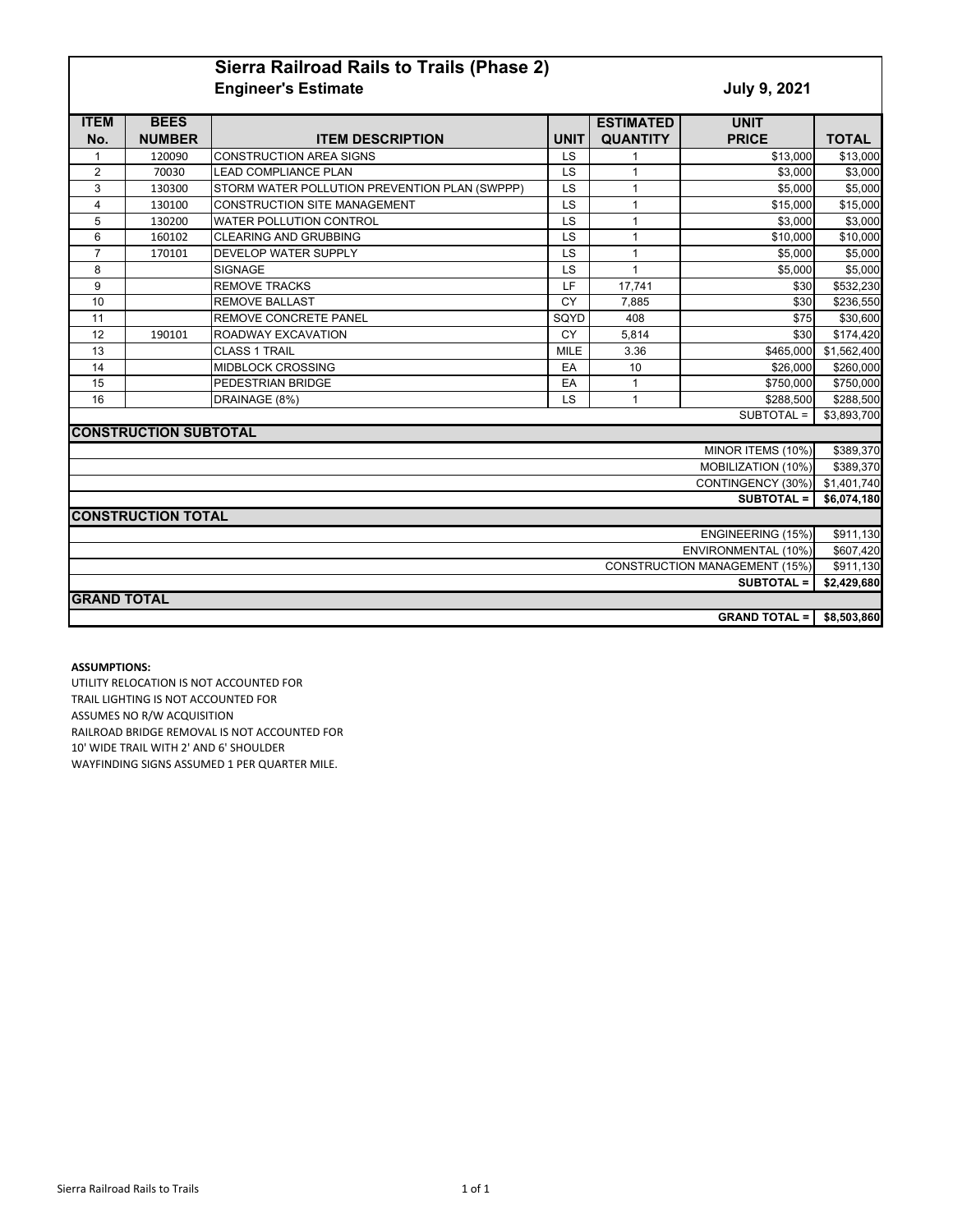# **SR-49 Angels Camp to Calaveras Farigrounds Engineer's Estimate Contract Contract Contract Contract Contract Contract Contract Contract Contract Contract Contract Contract Contract Contract Contract Contract Contract Contract Contract Contract Contract Contract C**

| <b>ITEM</b>             | <b>BEES</b>                  |                                               |             | <b>ESTIMATED</b> | <b>UNIT</b>                          |              |
|-------------------------|------------------------------|-----------------------------------------------|-------------|------------------|--------------------------------------|--------------|
| No.                     | <b>NUMBER</b>                | <b>ITEM DESCRIPTION</b>                       | <b>UNIT</b> | <b>QUANTITY</b>  | <b>PRICE</b>                         | <b>TOTAL</b> |
| $\mathbf{1}$            | 120090                       | <b>CONSTRUCTION AREA SIGNS</b>                | LS          |                  | \$13,000                             | \$13,000     |
| $\overline{2}$          | 70030                        | <b>LEAD COMPLIANCE PLAN</b>                   | LS          |                  | \$3,000                              | \$3,000      |
| 3                       | 130300                       | STORM WATER POLLUTION PREVENTION PLAN (SWPPP) | LS          | 1                | \$5.000                              | \$5,000      |
| $\overline{\mathbf{4}}$ | 130100                       | <b>CONSTRUCTION SITE MANAGEMENT</b>           | LS          | 1                | \$15,000                             | \$15,000     |
| 5                       | 130200                       | <b>WATER POLLUTION CONTROL</b>                | LS          | 1                | \$3,000                              | \$3,000      |
| 6                       | 160102                       | <b>CLEARING AND GRUBBING</b>                  | LS          | 1                | \$10,000                             | \$10,000     |
| $\overline{7}$          | 170101                       | <b>DEVELOP WATER SUPPLY</b>                   | LS          | 1                | \$5,000                              | \$5,000      |
| 8                       | 120100                       | TRAFFIC CONTROL SYSTEM                        | LS          | 1                | \$30,000                             | \$30,000     |
| 9                       |                              | <b>SIGNAGE</b>                                | LS          | 1                | \$5,000                              | \$5,000      |
| 10                      | 731780                       | REMOVE CONCRETE SIDEWALK                      | SQYD        | 256              | \$70                                 | \$17,920     |
| 11                      | 600017                       | <b>REMOVE RETAINING WALL</b>                  | LF          | 1,250            | \$150                                | \$187,500    |
| 12                      | 190101                       | ROADWAY EXCAVATION                            | CY          | 15,186           | \$30                                 | \$455,580    |
| 13                      | 390132                       | <b>CLASS 1 TRAIL</b>                          | <b>MILE</b> | 1.91             | \$31,000                             | \$59,210     |
| 14                      | 475010                       | RETAINING WALL (MASONRY WALL)                 | <b>SF</b>   | 20,000           | \$30                                 | \$600,000    |
| 15                      |                              | <b>TRAIL CROSSING</b>                         | EA          | 10               | \$21,000                             | \$210,000    |
| 16                      |                              | DRAINAGE (8%)                                 | LS          |                  | \$129,600                            | \$129,600    |
| SUBTOTAL =              |                              |                                               |             |                  |                                      |              |
|                         | <b>CONSTRUCTION SUBTOTAL</b> |                                               |             |                  |                                      |              |
|                         |                              |                                               |             |                  | MINOR ITEMS (10%)                    | \$174,890    |
|                         |                              |                                               |             |                  | MOBILIZATION (10%)                   | \$174,890    |
|                         |                              |                                               |             |                  | CONTINGENCY (30%)                    | \$629,580    |
|                         |                              |                                               |             |                  | SUBTOTAL =                           | \$2,728,170  |
|                         | <b>CONSTRUCTION TOTAL</b>    |                                               |             |                  |                                      |              |
|                         |                              |                                               |             |                  | RIGHT-OF-WAY                         | \$2,200,000  |
| ENGINEERING (15%)       |                              |                                               |             |                  |                                      | \$409,230    |
|                         |                              |                                               |             |                  | ENVIRONMENTAL (10%)                  | \$272,820    |
|                         |                              |                                               |             |                  | <b>CONSTRUCTION MANAGEMENT (15%)</b> | \$409,230    |
|                         |                              |                                               |             |                  | <b>SUBTOTAL =</b>                    | \$3,291,280  |
| <b>GRAND TOTAL</b>      |                              |                                               |             |                  |                                      |              |
|                         |                              |                                               |             |                  | <b>GRAND TOTAL =  </b>               | \$6,019,450  |

#### **ASSUMPTIONS:**

UTILITY RELOCATION IS NOT ACCOUNTED FOR TRAIL LIGHTING IS NOT ACCOUNTED FOR DOES NOT INCLUDE IMPACTS TO PRIVATE PROPORTY IMPROVEMENTS FROM RETAINING WALL BRIDGE WIDENING NEAR INTERSECTION OF SR49 & VALLECITO RD IS NOT ACCOUNTED FOR 5'X15' CROSS-SECTIONAL ROADWAY EXCAVATION ALONG 2000 LF OF ROADWAY REMOVAL OF 5' TALL EXISTING RETAINING WALL FOR 2000 LF ADDITION OF NEW 10' TALL RETAINING WALL FOR 2000 LF 10' WIDE TRAIL WITH 2' SHOULDERS WAYFINDING SIGNS ASSUMED 1 PER QUARTER MILE. \$15/SF FOR RIGHT OF WAY ACQUISITION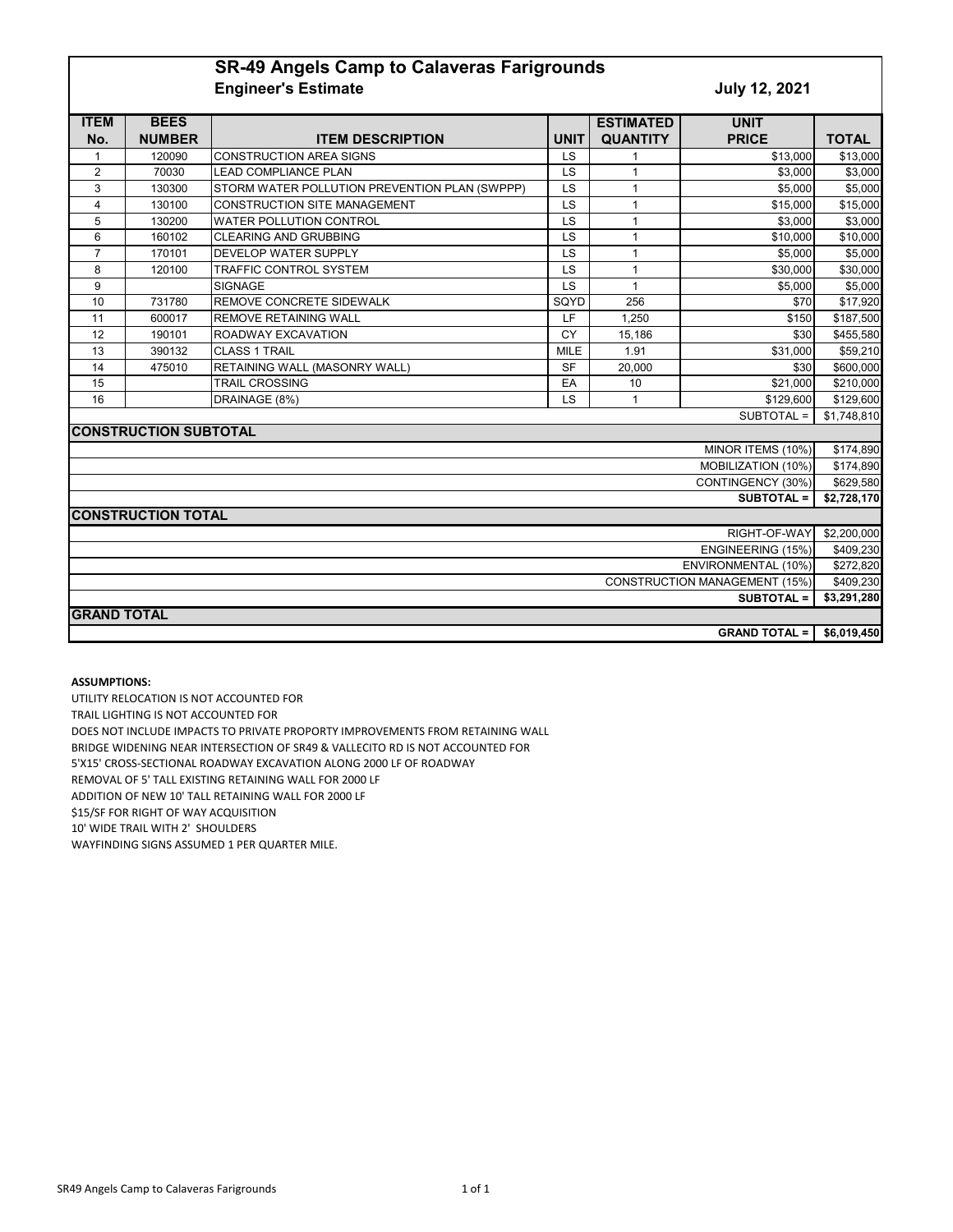## **SR-89/Markleeville Bike Lanes Engineer's Estimate July 12, 2021**

| <b>ITEM</b>                          | <b>BEES</b>                  |                                               |             | <b>ESTIMATED</b> | <b>UNIT</b>        |              |
|--------------------------------------|------------------------------|-----------------------------------------------|-------------|------------------|--------------------|--------------|
| No.                                  | <b>NUMBER</b>                | <b>ITEM DESCRIPTION</b>                       | <b>UNIT</b> | <b>QUANTITY</b>  | <b>PRICE</b>       | <b>TOTAL</b> |
| $\mathbf 1$                          | 120090                       | <b>CONSTRUCTION AREA SIGNS</b>                | <b>LS</b>   |                  | \$13,000           | \$13,000     |
| $\overline{2}$                       | 70030                        | <b>LEAD COMPLIANCE PLAN</b>                   | LS          |                  | \$3,000            | \$3,000      |
| 3                                    | 130300                       | STORM WATER POLLUTION PREVENTION PLAN (SWPPP) | <b>LS</b>   | 1                | \$5.000            | \$5,000      |
| $\overline{4}$                       | 130100                       | <b>CONSTRUCTION SITE MANAGEMENT</b>           | LS          | 1                | \$15,000           | \$15,000     |
| 5                                    | 130200                       | <b>WATER POLLUTION CONTROL</b>                | LS          | 1                | \$3.000            | \$3,000      |
| $6\phantom{a}$                       | 160102                       | <b>CLEARING AND GRUBBING</b>                  | LS          | $\mathbf{1}$     | \$10,000           | \$10,000     |
| $\overline{7}$                       | 170101                       | DEVELOP WATER SUPPLY                          | LS          | $\mathbf{1}$     | \$5.000            | \$5,000      |
| 8                                    | 120100                       | <b>TRAFFIC CONTROL SYSTEM</b>                 | LS          | $\mathbf{1}$     | \$30,000           | \$30,000     |
| 9                                    |                              | <b>SIGNAGE</b>                                | LS          | $\mathbf{1}$     | \$5,000            | \$5,000      |
| 10                                   | 190101                       | ROADWAY EXCAVATION                            | CY          | 10.058           | \$30               | \$301,740    |
| 11                                   | 398100                       | REMOVE ASPHALT CONCRETE DIKE                  | LF          | 6,000            | \$2                | \$12,000     |
| 12                                   | 394073                       | HOT MIX ASPHALT DIKE (TYPE A)                 | LF          | 6,000            | \$2                | \$12,000     |
| 13                                   | 390132                       | <b>CLASS 2 TRAIL</b>                          | <b>MILE</b> | 3.41             | \$270,000          | \$920,700    |
| 14                                   |                              | <b>WIDEN BRIDGE</b>                           | <b>SF</b>   | 800              | \$500              | \$400,000    |
| 15                                   |                              | <b>RESTRIPING</b>                             | LF          | 5,280            | \$20               | \$105,600    |
| 16                                   | 832007                       | MIDWEST GUARDRAIL SYSTEM (WOOD POST)          | LF          | 500              | \$40               | \$20,000     |
| 17                                   |                              | DRAINAGE (15%)                                | LS          |                  | \$279,200          | \$279,200    |
|                                      |                              |                                               |             |                  | SUBTOTAL =         | \$2,140,240  |
|                                      | <b>CONSTRUCTION SUBTOTAL</b> |                                               |             |                  |                    |              |
|                                      |                              |                                               |             |                  | MINOR ITEMS (10%)  | \$214,030    |
|                                      |                              |                                               |             |                  | MOBILIZATION (10%) | \$214,030    |
|                                      |                              |                                               |             |                  | CONTINGENCY (30%)  | \$770,490    |
|                                      |                              |                                               |             |                  | <b>SUBTOTAL =</b>  | \$3,338,790  |
|                                      | <b>CONSTRUCTION TOTAL</b>    |                                               |             |                  |                    |              |
| ENGINEERING (15%)                    |                              |                                               |             |                  |                    |              |
| ENVIRONMENTAL (10%)                  |                              |                                               |             |                  |                    | \$333,880    |
| <b>CONSTRUCTION MANAGEMENT (15%)</b> |                              |                                               |             |                  |                    | \$500,820    |
|                                      |                              |                                               |             |                  | <b>SUBTOTAL =</b>  | \$1,335,520  |
| <b>GRAND TOTAL</b>                   |                              |                                               |             |                  |                    |              |
| <b>GRAND TOTAL =</b>                 |                              |                                               |             |                  |                    | \$4,674,310  |

#### **ASSUMPTIONS:**

UTILITY RELOCATIONS IS NOT ACCOUNTED FOR

TRAIL LIGHTING NOT INCLUDED

ASYMETRICAL CROSS SECTIONS AND REALIGNMENT TO AVOID INSTALLING REATINING WALLS

RESTRIPING ASSUMES 3 STRIPES AND SLURRY SEAL FOR ENTIRE ROADWAY WIDTH FOR 1 MILE

DRAINAGE ESTIMATE INCLUDES MISCELLANEOUS DRAINAGE ITEMS AND 4 CULVERT EXTENSIONS

8' PAVED SHOULDERS DIVIDED FROM TRAVEL LANES BY STRIPNG USED AS BIKE LANES